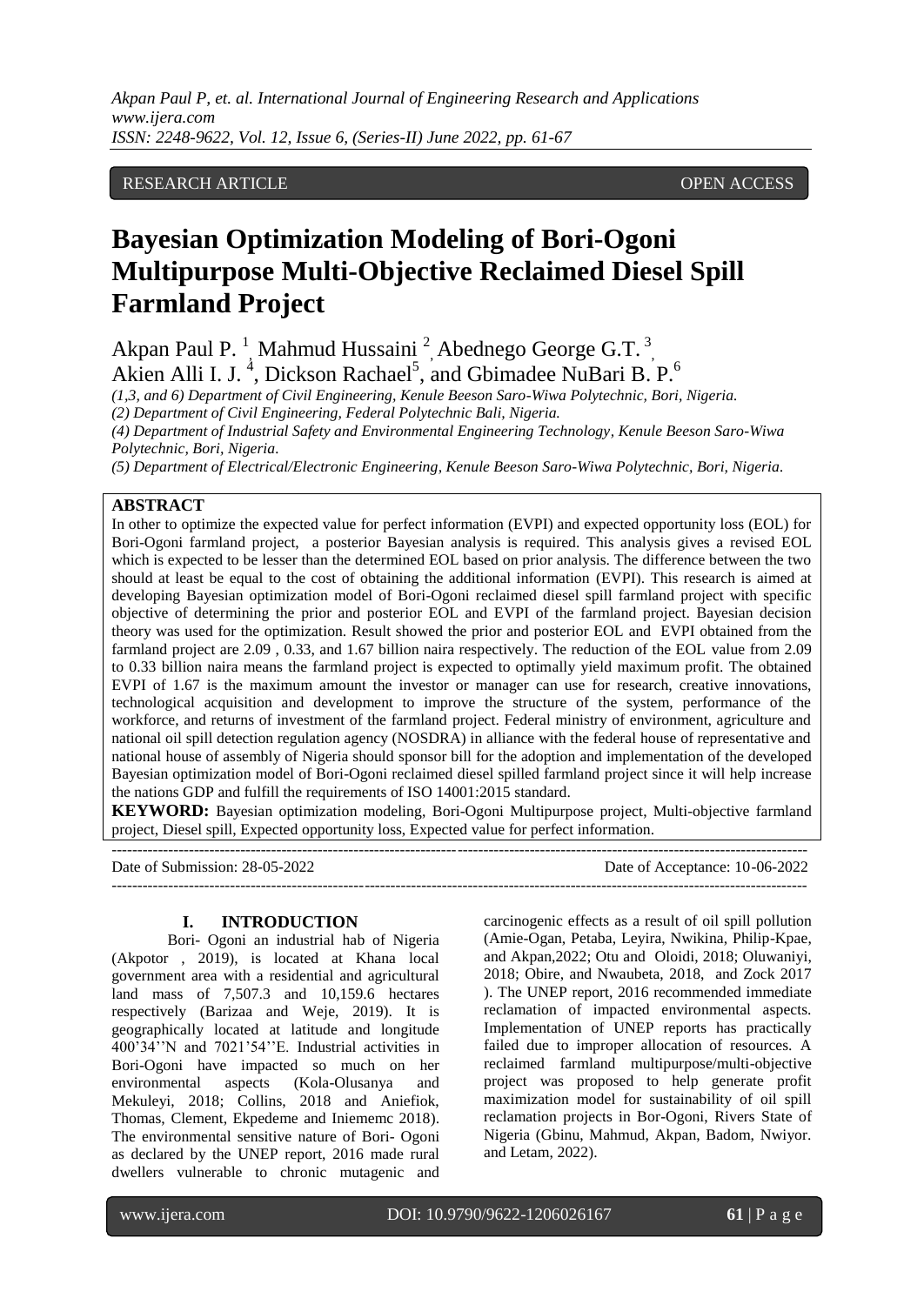#### **1.1 Bayesian posterior probability and analysis**

Bayesian decision theory can be used to take optimal market decision that can optimally yield much more profits to further develop and sustain the farmland project (Rigoli , Mathys , Friston and Dolan, 2019; Stengård and van den Berg, 2019, and Ramalakshmi and Sharathchandra, 2015). According to Gupta,2014) in preceding analysis of decision making under risk, the probability used in the expected value criteria are usually obtained from past historical data. These probabilities are called prior probabilities and the analysis that uses them to find expected payoffs is known as prior analysis (Martel-Escobar, Vázquez-Polo and Hernández-Bastida (2018); David, Fabrizio, and Refik (2019), and Mihali, Van Opheusden , and Ma, 2017). If the prior analysis result has high expected opportunity (EOL) or EVPI, it may be desirable to obtain additional information through sampling or experimentation or test research. In the view of Angelini, (2019) prior probabilities may be revised in the light of this additional information by using Bayes theorem to yield posterior probabilities or Bayes probabilities.

Acceding to the thoughts of Taha, (2013) the posterior analysis or Bayesian analysis is a revised analysis of system problem using probabilities. This analysis gives a posterior value of EMV which is expected to be better than the EMV based on prior analysis. The expected profit with perfect information  $(EPPI<sub>2</sub>)$  is equivalent to the expected monetary value (EMV). Sometimes the EPVI can be too high to be reallocated for research, In other to reduce the expected value of perfect information, a posterior Bayesian analysis is

required. The difference between the posterior and prior EVM is equal to the cost of obtaining the additional information known expected value for perfect information (EVPI). If EVPI is equal to zero, then it may not be worth to carry out posterior analysis (Valdés , Cheng ,Comendador and Nieto, 2018).

The views of scholars reviewed in this article are very useful in optimization. However, they did not apply their thoughts in optimizing farmland projects. Hence the research gap this article intend to bridge. This research is aimed at developing Bayesian optimization model of Bori-Ogoni multipurpose multi-objective farmland project. The specific objectives are to determine the prior and posterior EOL and EPVI of the farmland project.

# **II. MATERIALS AND METHODS**

The materials used in this research are based on the thoughts Amie-Ogan et al., (2022); Petaba, Badom, Pepple, Amie-Ogan, Nwikina, and Akpan (2022); Gbinu et al., (2022); Mahmud, Gbinu, Amie-Ogan, Ndam, Letam., and Akpan.(2022); Gupta and Hira (2014), and Taha,(2013).

Game theory was used to develop a payoff matrix of accrued benefit from Bori-Ogoni multipurpose multi-objective reclaimed diesel spill farmland project base on prior information with probability as shown in table. 2.1 (Amie-Ogan et al., 2022 and Mahmud et al., 2022) The developed payoff matrix was used to develop a EOL tables showing the conditions for probability and state of nature

|      |                                        |                                                                                               | information with prior probability |  |  |  |  |  |
|------|----------------------------------------|-----------------------------------------------------------------------------------------------|------------------------------------|--|--|--|--|--|
| LAND | <b>Profit (Billion Naira)</b><br>Prior |                                                                                               |                                    |  |  |  |  |  |
|      | Duchobility                            | $\Gamma$ Coconic<br>$\Gamma$ ichowr<br>$M_{\text{OZZ}}$<br>$\bigcap_{i=1}^{n} D_{i,j}$<br>Vam |                                    |  |  |  |  |  |

**Table 2.1. Payoff of accrued benefit from the multipurpose multi objective project based on prior** 

|           | 1 1 1V1            | 110111 (Dunon Nan a) |         |      |          |         |
|-----------|--------------------|----------------------|---------|------|----------|---------|
|           | <b>Probability</b> | Maize                | Cassava | Yam  | Oil Palm | Fishery |
| Hectare A | 0.10               | 0.44                 | 0.02    | 0.05 | 0.05     | 0.11    |
| Hectare B | 0.32               | 0.04                 | 1.32    | 0.16 | 0.16     | 0.07    |
| Hectare C | 0.10               | 0.01                 | 0.02    | 0.44 | 0.05     | 0.05    |
| Hectare D | 0.23               | 0.03                 | 0.05    | 0.11 | 0.88     | 0.11    |
| Hectare E | 0.25               | 0.01                 | 0.02    | 0.05 | 0.05     | 0.44    |

Expected Opportunity Loss (EOL) of the farmland project was analyzed as shown in table 2.2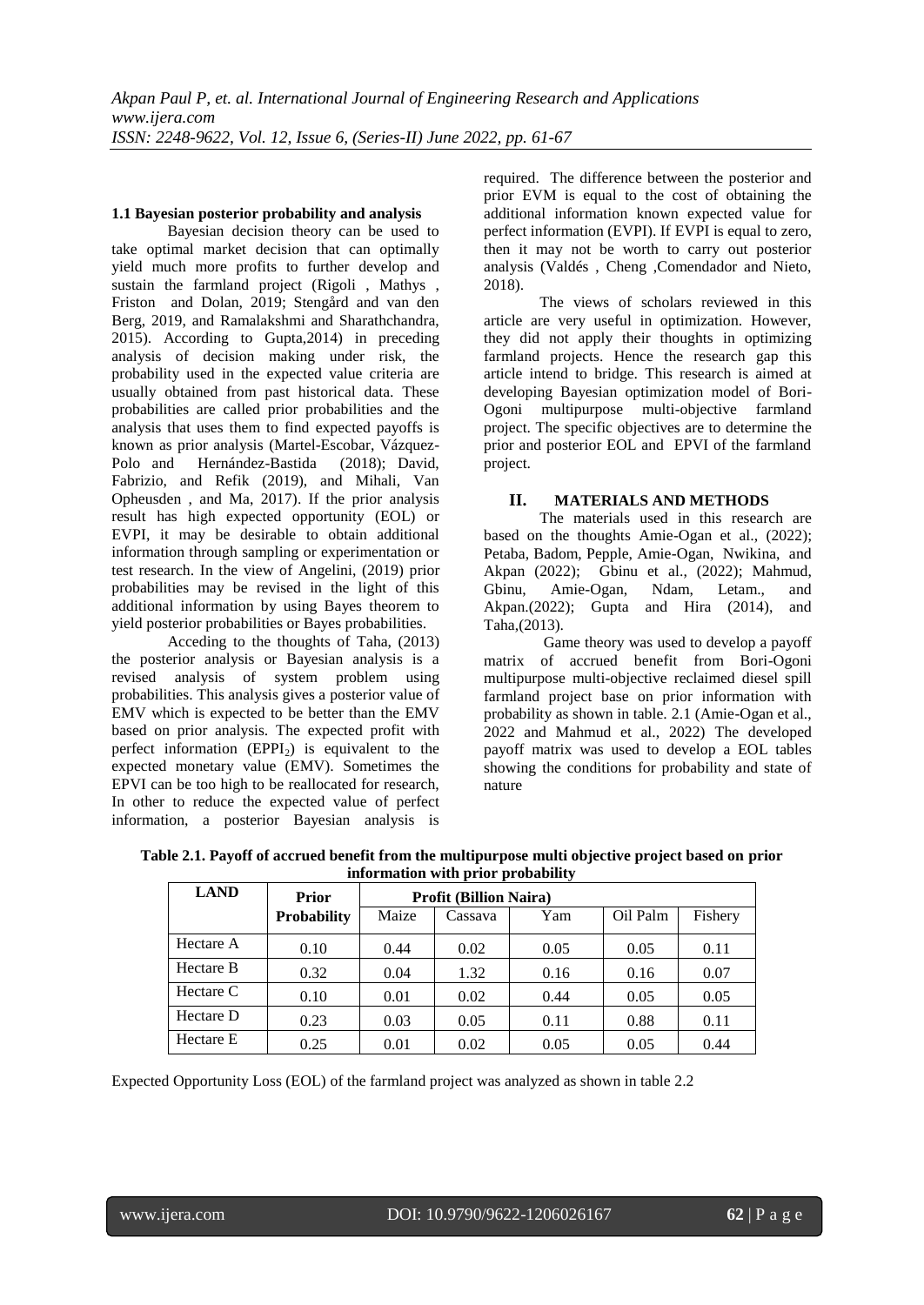| <b>LAND</b> | <b>Prior</b>       | <b>Profit (Billion Naira)</b> |         |      |          |         |
|-------------|--------------------|-------------------------------|---------|------|----------|---------|
|             | <b>Probability</b> | Maize                         | Cassava | Yam  | Oil Palm | Fishery |
| Hectare A   | 0.10               | 0.00                          | 0.42    | 0.39 | 0.39     | 0.33    |
| Hectare B   | 0.32               | 1.28                          | 0.00    | 1.16 | 1.16     | 1.25    |
| Hectare C   | 0.10               | 0.43                          | 0.42    | 0.00 | 0.39     | 0.39    |
| Hectare D   | 0.23               | 0.85                          | 0.83    | 0.77 | 0.00     | 0.77    |
| Hectare E   | 0.25               | 0.43                          | 0.42    | 0.39 | 0.39     | 0.00    |
| <b>EOL</b>  |                    | 2.99                          | 2.09    | 2.71 | 2.33     | 2.74    |

**Table.2.2. Expected opportunity loss from the multipurpose multi objective project based on prior information with prior probability**

The EOL is the strategy with the least prior probability of 2.09 billion naira. Now performing a posterior analysis of the research strategy from table 2.2, conditional and joint probability analysis was done as shown in table 2.3.

| LAND                          | Prior       |       | <b>Conditional Probabilities</b> |       |       |         | <b>Joint Probability</b> |         |       |       |         |
|-------------------------------|-------------|-------|----------------------------------|-------|-------|---------|--------------------------|---------|-------|-------|---------|
|                               | Probability | Maize | Cassava                          | Yam   | Oil   | Fishery | Maize                    | Cassava | Yam   | Oil   | Fishery |
|                               |             |       |                                  |       | Palm  |         |                          |         |       | Palm  |         |
| Hectare A                     | 0.10        | 0.01  | 0.02                             | 0.05  | 0.05  | 0.44    | 0.001                    | 0.002   | 0.005 | 0.005 | 0.044   |
| Hectare B                     | 0.32        | 0.04  | 0.07                             | 0.16  | 0.16  | 1.32    | 0.013                    | 0.022   | 0.051 | 0.051 | 0.422   |
| Hectare C                     | 0.10        | 0.01  | 0.02                             | 0.05  | 0.05  | 0.44    | 0.001                    | 0.002   | 0.005 | 0.005 | 0.044   |
| Hectare D                     | 0.23        | 0.03  | 0.05                             | 0.11  | 0.11  | 0.88    | 0.007                    | 0.012   | 0.025 | 0.025 | 0.202   |
| Hectare E                     | 0.25        | 0.01  | 0.02                             | 0.05  | 0.05  | 0.44    | 0.003                    | 0.005   | 0.013 | 0.013 | 0.110   |
| <b>Marginal Probabilities</b> |             |       |                                  | 0.024 | 0.043 | 0.099   | 0.099                    | 0.823   |       |       |         |

**Table 2.3. Conditional and joint probability analysis**

Analyzing the conditional and joint probability payoff by calculating the ratio of the Joint probability to the marginal probability, a posterior probability payoff was obtained as shown in table 2.4 .

| Table 2.7. I USECTION DEUDADHIEV AHAIVSIS |              |       |                                |       |          |         |  |  |
|-------------------------------------------|--------------|-------|--------------------------------|-------|----------|---------|--|--|
| <b>LAND</b>                               | <b>Prior</b> |       | <b>Posterior Probabilities</b> |       |          |         |  |  |
|                                           | Probability  | Maize | Cassava                        | Yam   | Oil Palm | Fishery |  |  |
| Hectare A                                 | 0.10         | 0.041 | 0.047                          | 0.051 | 0.051    | 0.053   |  |  |
| Hectare B                                 | 0.32         | 0.529 | 0.522                          | 0.517 | 0.517    | 0.513   |  |  |
| Hectare C                                 | 0.10         | 0.041 | 0.047                          | 0.051 | 0.051    | 0.053   |  |  |
| Hectare D                                 | 0.23         | 0.285 | 0.268                          | 0.256 | 0.256    | 0.246   |  |  |
| Hectare E                                 | 0.25         | 0.103 | 0.117                          | 0.126 | 0.126    | 0.134   |  |  |

**Table 2.4. Posterior probability analysis**

Using the posterior probability analysis payoff, the EOL for each of the farm type was calculated to obtain the minimum EOL as shown in table 2.5, 2.6, 2.7, 2.8 and 2.9.

|  |  |  | Table 2.5. Expected opportunity loss based on posterior probability for maize |
|--|--|--|-------------------------------------------------------------------------------|
|--|--|--|-------------------------------------------------------------------------------|

| <b>LAND</b> | <b>Posterior</b>   |       | <b>Profit (Billion Naira)</b> |       |          |         |  |  |
|-------------|--------------------|-------|-------------------------------|-------|----------|---------|--|--|
|             | <b>Probability</b> | Maize | Cassava                       | Yam   | Oil Palm | Fishery |  |  |
| Hectare A   | 0.041              | 0.000 | 0.420                         | 0.390 | 0.390    | 0.330   |  |  |
| Hectare B   | 0.529              | 0.030 | 0.000                         | 1.160 | 1.160    | 1.250   |  |  |
| Hectare C   | 0.041              | 0.430 | 0.420                         | 0.000 | 0.390    | 0.390   |  |  |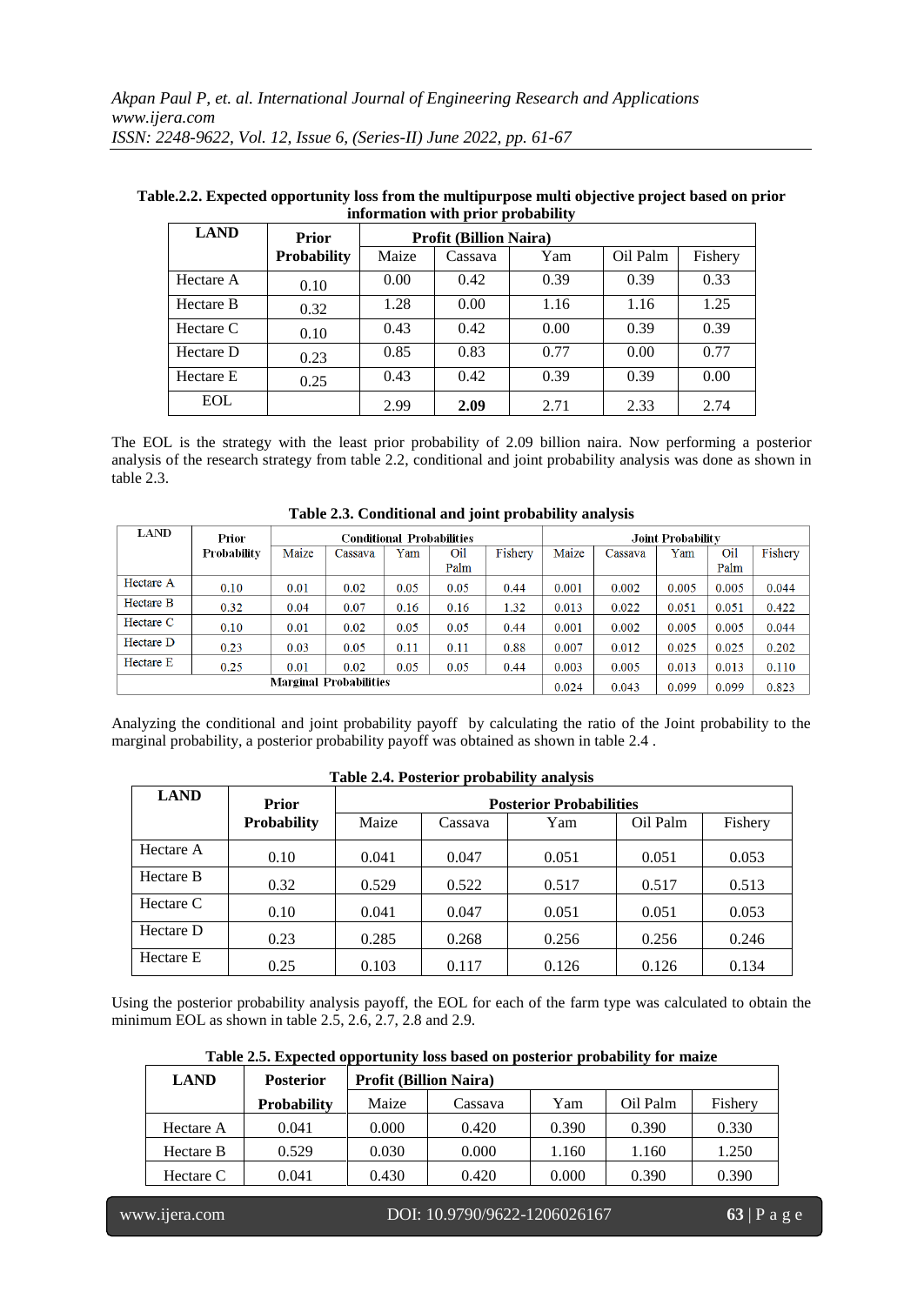*Akpan Paul P, et. al. International Journal of Engineering Research and Applications www.ijera.com ISSN: 2248-9622, Vol. 12, Issue 6, (Series-II) June 2022, pp. 61-67*

| Hectare D | 0.285 | 0.850 | 0.830 | 0.770 | 0.000 | 0.770 |
|-----------|-------|-------|-------|-------|-------|-------|
| Hectare E | 0.103 | 0.430 | 0.420 | 0.390 | 0.390 | 0.000 |
| EOL       |       | 0.320 | 0.315 | 0.890 | 0.686 | 0.910 |

## **Table 2.6. Expected opportunity loss based on posterior probability for cassava**

| <b>LAND</b> | <b>Posterior</b> | <b>Profit (Billion Naira)</b> |         |        |          |         |
|-------------|------------------|-------------------------------|---------|--------|----------|---------|
|             | Probability      | Maize                         | Cassava | Yam    | Oil Palm | Fishery |
| Hectare A   | 0.047            | 0.0000                        | 0.4200  | 0.3900 | 0.3900   | 0.3300  |
| Hectare B   | 0.522            | 0.0300                        | 0.0000  | 1.1600 | 1.1600   | 1.2500  |
| Hectare C   | 0.047            | 0.4300                        | 0.4200  | 0.0000 | 0.3900   | 0.3900  |
| Hectare D   | 0.268            | 0.8500                        | 0.8300  | 0.7700 | 0.0000   | 0.7700  |
| Hectare E   | 0.117            | 0.4300                        | 0.4200  | 0.3900 | 0.3900   | 0.0000  |
|             | EOL              | 0.314                         | 0.311   | 0.876  | 0.688    | 0.893   |

**Table 2.7. Expected opportunity loss based on posterior probability for yam**

| <b>LAND</b> | <b>Posterior</b>   | <b>Profit (Billion Naira)</b> |         |        |          |         |
|-------------|--------------------|-------------------------------|---------|--------|----------|---------|
|             | <b>Probability</b> | Maize                         | Cassava | Yam    | Oil Palm | Fishery |
| Hectare A   | 0.051              | 0.0000                        | 0.4200  | 0.3900 | 0.3900   | 0.3300  |
| Hectare B   | 0.517              | 0.0300                        | 0.0000  | 1.1600 | 1.1600   | 1.2500  |
| Hectare C   | 0.051              | 0.4300                        | 0.4200  | 0.0000 | 0.3900   | 0.3900  |
| Hectare D   | 0.256              | 0.8500                        | 0.8300  | 0.7700 | 0.0000   | 0.7700  |
| Hectare E   | 0.126              | 0.4300                        | 0.4200  | 0.3900 | 0.3900   | 0.0000  |
|             | <b>EOL</b>         | 0.309                         | 0.308   | 0.866  | 0.689    | 0.880   |

## **Table 2.8. Expected opportunity loss based on posterior probability for oil palm**

| <b>LAND</b> | <b>Posterior</b>   | <b>Profit (Billion Naira)</b> |         |        |          |         |
|-------------|--------------------|-------------------------------|---------|--------|----------|---------|
|             | <b>Probability</b> | Maize                         | Cassava | Yam    | Oil Palm | Fishery |
| Hectare A   | 0.051              | 0.0000                        | 0.4200  | 0.3900 | 0.3900   | 0.3300  |
| Hectare B   | 0.517              | 0.0300                        | 0.0000  | 1.1600 | 1.1600   | 1.2500  |
| Hectare C   | 0.051              | 0.4300                        | 0.4200  | 0.0000 | 0.3900   | 0.3900  |
| Hectare D   | 0.256              | 0.8500                        | 0.8300  | 0.7700 | 0.0000   | 0.7700  |
| Hectare E   | 0.126              | 0.4300                        | 0.4200  | 0.3900 | 0.3900   | 0.0000  |
|             | EOL                | 0.309                         | 0.308   | 0.866  | 0.689    | 0.880   |

| Table 2.9. Expected opportunity loss based on posterior probability for fishery |  |  |
|---------------------------------------------------------------------------------|--|--|
|---------------------------------------------------------------------------------|--|--|

| <b>LAND</b> | <b>Posterior</b>   | <b>Profit (Billion Naira)</b> |         |        |          |         |
|-------------|--------------------|-------------------------------|---------|--------|----------|---------|
|             | <b>Probability</b> | Maize                         | Cassava | Yam    | Oil Palm | Fishery |
| Hectare A   | 0.053              | 0.0000                        | 0.4200  | 0.3900 | 0.3900   | 0.3300  |
| Hectare B   | 0.513              | 0.0300                        | 0.0000  | 1.1600 | 1.1600   | 1.2500  |
| Hectare C   | 0.053              | 0.4300                        | 0.4200  | 0.0000 | 0.3900   | 0.3900  |
| Hectare D   | 0.246              | 0.8500                        | 0.8300  | 0.7700 | 0.0000   | 0.7700  |
| Hectare E   | 0.134              | 0.4300                        | 0.4200  | 0.3900 | 0.3900   | 0.0000  |
| <b>EOL</b>  |                    | 0.305                         | 0.305   | 0.858  | 0.689    | 0.870   |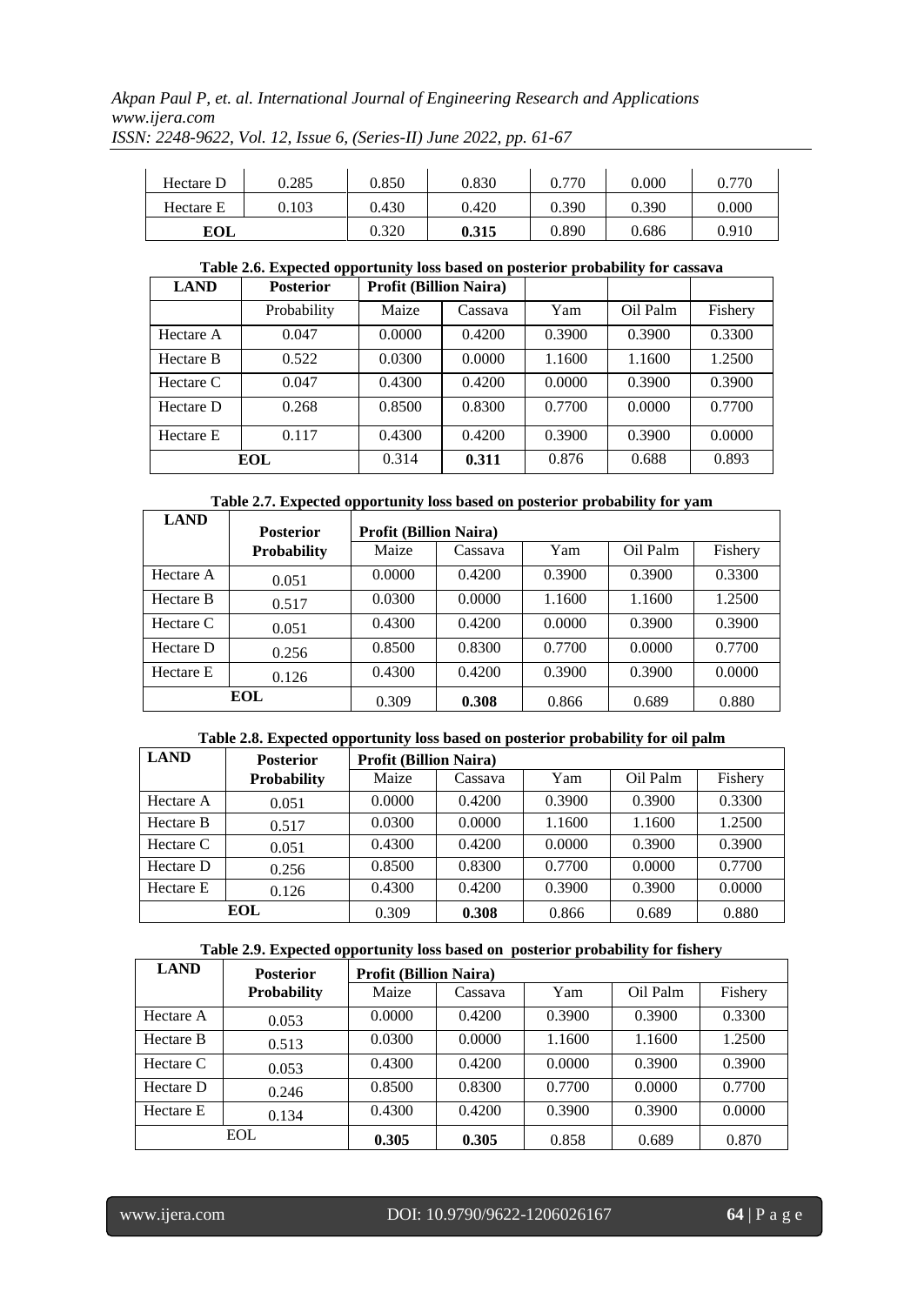The minimum EOL based on the posterior probability for each of the farm type were obtained and presented in table 3.1. The sum of the Expected EOL was equally obtained by summing all the minimum EOL obtained from table 2.5, 2.6, 2.7, 2.8 and 2.9.above.

| Ш. | <b>RESULTS AND DISCUSSION</b>                  |
|----|------------------------------------------------|
|    | Table 3.1. Results of posterior probability of |
|    | expected opportunity loss for all farm types   |

| МP               | <b>OEOL</b> | <b>AEOL</b> |
|------------------|-------------|-------------|
| 0.024            | 0.315       | 0.008       |
| 0.043            | 0.311       | 0.013       |
| 0.099            | 0.308       | 0.030       |
| 0.099            | 0.308       | 0.030       |
| 0.823            | 0.305       | 0.251       |
| <b>Posterior</b> |             | 0.333       |
| EOL              |             |             |

#### **Discussion of the result in table 3.1**

- i. The acronyms OEOL, AEOL, and MP represents optimal expected opportunity loss, anticipated expected opportunity loss and marginal probability respectively.
- ii. The minimum EOL based on the posterior probability for each of the farm type were obtained and presented in table 3.1. The sum of the Expected EOL was equally obtained by summing all the minimum EOL obtained from table 2.5, 2.6, 2.7, 2.8 and 2.9 above
- iii. The posterior EOL is 0.33 Billion.

The net gain or profit obtained for embarking on further research to optimally increase the profit of the multipurpose multi objective projects was calculated and presented in table 3.2

**Table 3.2. Results of posterior probability expected opportunity loss**

| Prior EOL     | 2.09 |
|---------------|------|
| Posterior EOL | 0.33 |
| Net Gain      | 1.76 |

#### **Discussion of the result in table 3.2**

- i. The profit obtained embarking on further research improved optimum strategies of the system (multipurpose multi-objective farmland project) is 1.76 billion.
- ii. Having obtained the best payoff based on informed decision. It is necessary to look in dept to the strategies for more information that will help to optimally increase return of investment of the farmland project. The informed based strategy or payoff is considered to be a state of nature where the

framework or structure of the projects will optimally operated to yield maximum profit.

#### **IV. CONCLUSION**

The prior and posterior EOL of the Bori-Ogoni multipurpose multi-objective reclaimed diesel spill farmland project are 2.09 and 0.33 billion nairas respectively. Increase in EOL of project payoff will result in a simultaneous decrease in the returns of investment of the projects (Profit). Therefore, the posterior EOL of 0.22 billion naira means the organization will optimally earn maximum profit based on the Bayesian optimization model developed

Result also showed that the net profit (EPVI) obtained embarking on further research to optimally improve the systems strategies (multipurpose multi-objective farmland project) is 1.76 billion. Having obtained the best payoff based on informed decision. It is necessary to look in dept to the strategies for more information that will help to optimally increase return of investment of the farmland project. The informed based strategy or payoff is considered to be a state of nature where the framework or structure of the farmland projects will be optimally operated to yield maximum profit.

#### **V. RECOMMENDATION**

Federal ministry of environment, agriculture and national oil spill detection regulation agency (NOSDRA) in alliance with the federal house of representative and assembly should sponsor bill for the adoption and implementation of the developed Bayesian optimization model of Bori-Ogoni reclaimed diesel spilled farmland project since it will help fulfill the requirements of ISO 14001:2015 standards.

## **VI. CONTRIBUTION TO KNOWLEDGE**

This research work applies Bayesian optimization model in generating more returns of investment to recover the cost of carrying out diesel spill farmland reclamation works at Bori-Ogoni and it agrees with Environmental management system requirement as per ISO 14001:2015.

The research educates investors to take informed decision in allocating resources to projects for optimal profit maximization, development and sustainability.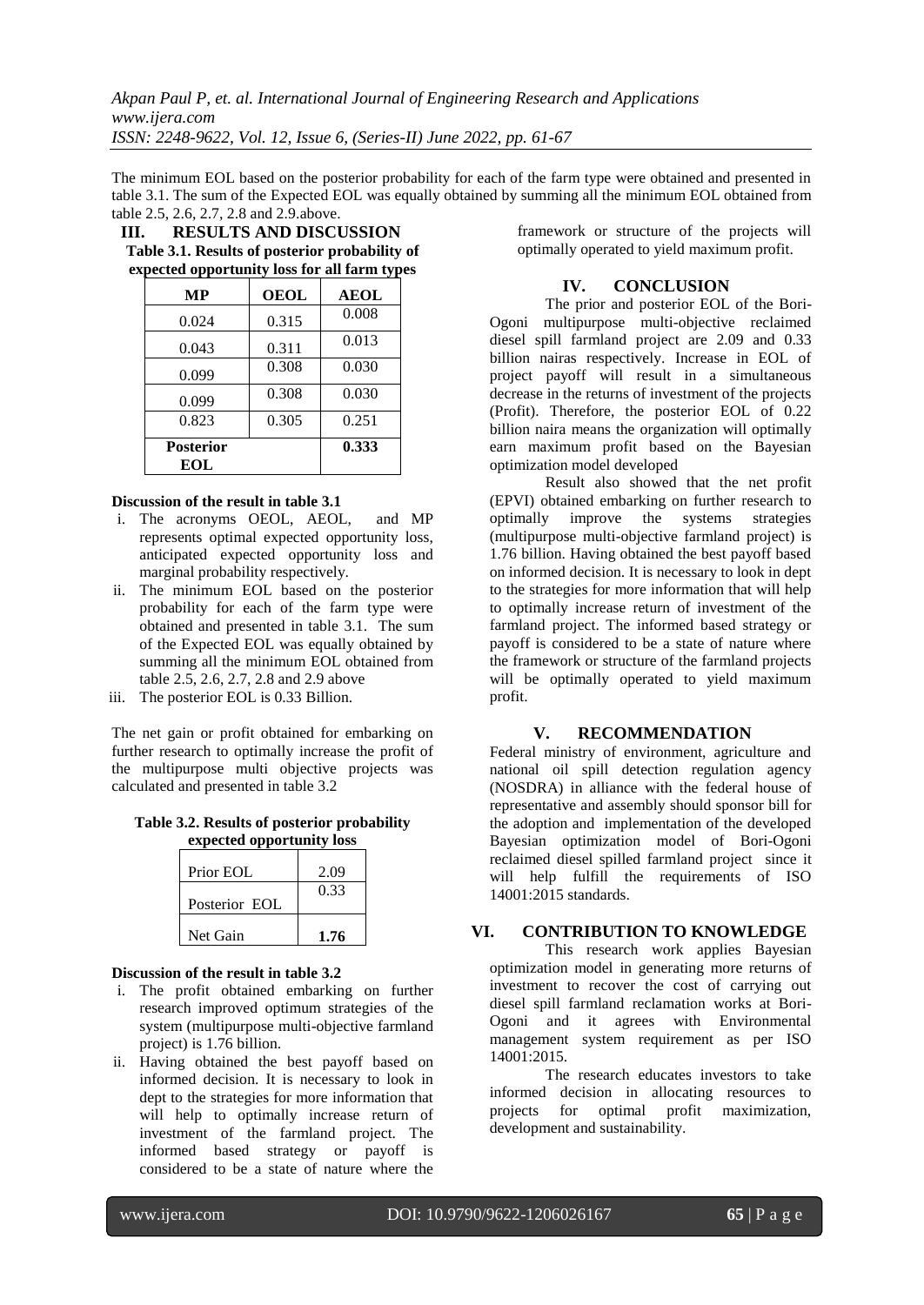### **REFERENCES**

- [1]. Akpotor E.(2019) . Crude Oil Exploration and Exploitation In Niger Delta: A Christian Concern *International Journal of Innovative Development and Policy Studies* 7(2):38-49, [http://seahipaj.org/journals-ci/june-](http://seahipaj.org/journals-ci/june-2019/IJIDPS/full/IJIDPS-J-5-2019.pdf)[2019/IJIDPS/full/IJIDPS-J-5-2019.pdf](http://seahipaj.org/journals-ci/june-2019/IJIDPS/full/IJIDPS-J-5-2019.pdf)
- [2]. Amie-Ogan T. G., Petaba L. D., Leyira F. G., Nwikina B. B., Philip-Kpae F. O., and Akpan P. P. (2022). Diesel Spill Retention Modeling Of Niger Delta Soil", *International Journal of Engineering Research and Applications (IJERA*) , 12  $(1):50-55$ , ISSN: 2248-9622 [www.ijera.com.](http://www.ijera.com/)
- [3]. Angelini P., (2019). An Original and Additional Mathematical Model Characterizing a Bayesian Approach to Decision Theory, *Journal of Mathematics Research*, Canadian Center of Science and Education, vol.  $11(3)$ , pages 1-1[3.https://ideas.repec.org/a/ibn/jmrjnl/v11y2](https://ideas.repec.org/a/ibn/jmrjnl/v11y2019i3p1.html) [019i3p1.html](https://ideas.repec.org/a/ibn/jmrjnl/v11y2019i3p1.html)
- [4]. Aniefiok E. I. , Thomas A. H., Clement O. O., Ekpedeme R. A.&Iniemem J. I. (2018) Petroleum Hydrocarbons Contamination of Surface Water and Groundwater in The Niger Delta Region of Nigeria, *Journal of Environment Pollution and Human Health,*  6(2), 51-61. DOI: 10.12691/jephh-6-2-2.
- [5]. Barizaa A. and Weje I. (2019). Urban Sprawl: An Analysis of Urban Expansion in Bori Area-A Geographic Information System Approach. 4. 507-514.
- [6]. Collins E. (2018). Oil Exploration in the Niger Delta: Its' Gains and Loss, *IIARD International Journal of Geography and Environmental Management*, 4(3):24-31 http:www.iiardpub.orgIIARD
- [7]. David R.I., Fabrizio R., and Refik S. (2019). Advances in Bayesian decision making in reliability, *European Journal of Operational* ResearchReceived 23 December 2017, Revised 9 March 2019, Accepted 13 March 2019, Available online 16 March 2019.doi.org/10.1016/j.ejor. 2019.03.018 [https://www.sciencedirect.com/science/articl](https://www.sciencedirect.com/science/article/abs/pii/S0377221719302577) [e/abs/pii/S0377221719302577](https://www.sciencedirect.com/science/article/abs/pii/S0377221719302577)
- [8]. Gbinu K. S., Mahmud H., Akpan P. P., Badom F. Z., Nwiyor P. S. and Letam L. P. (2022). Profit Maximization Modeling Of Bori-Ogoni Multipupose Multi Objective

Diesel Spill Land Reclamation Project, *International Journal of Engineering Research and Applications (IJERA)* , 12  $(1),37-41,$  ISSN: 2248-9622 [www.ijera.com.](http://www.ijera.com/)

- [9]. Gupta P. K and Hira D. S. (2014). Operations Research,*S Chand & Company Pvt. Ltd*, New Deli, India,S. *Chand*  publishing, 7<sup>th</sup> Edition, 1498
- [10]. Kola-Olusanya A. and Mekuleyi G. O.(2018). [The Eco-Economics of Crude Oil](https://www.sciencedirect.com/science/article/pii/B9780128093993000148)  [Exploration in Nigeria,](https://www.sciencedirect.com/science/article/pii/B9780128093993000148) [The Political](https://www.sciencedirect.com/science/book/9780128093993)  [Ecology of Oil and Gas Activities](https://www.sciencedirect.com/science/book/9780128093993) in the [Nigerian Aquatic Ecosystem](https://www.sciencedirect.com/science/book/9780128093993)*,Science direct,*  .https://www.sciencedirect.com/topics/earthand-planetary-sciences/crude-oil.
- [11]. Mahmud H., Gbinu K. S., Amie-Ogan T. G., Ndam E., Letam L. P., and Akpan P. P. (2022). Cost Minimization Modelling Of Niger Delta Multi-Pupose/Multi-Objective Diesel Spill Land Reclamation Project, *International Journal of Engineering Research and Applications* (*IJERA*) , 12  $(1),31-36,$  ISSN:  $2248-9622$ www.ijera.com.
- [12]. Martel-Escobar M., Vázquez-Polo F.-J. and Hernández-Bastida A. (2018).Bayesian Inference in Auditing with Partial Prior Information Using Maximum Entropy Priors. *Entropy*, 20, 919. doi.org/10.3390/e20120919 https://www.mdpi.com/1099- 4300/20/12/919
- [13]. Mihali A., Van Opheusden B., and Ma, W. J. (2017). Bayesian microsaccade detection.Journal of Vision, 17(1):13, 1– 23,doi:10.1167/17.1.13 Marhamatia N., Buxtonc E. K. and Rahimib S. (2018).Integration of Z-numbers and Bayesian decision theory: A hybrid approach to decision making under uncertainty and imprecision, *Elsivier*, 72, :273- 290,doi.org/10.1016/j.asoc.2018.07.053

https://www.sciencedirect.com/science/articl e/abs/pii/S1568494618304411

[14]. Valdés R.M. A., Cheng S.Z. L., Comendador, V.F G. and Nieto F.J. S. (2018) Application of Bayesian Networks and Information Theory to Estimate the Occurrence of Mid-Air Collisions Based on Accident Precursors. *Entropy*, 20, 969. doi.org/10.3390/e20120969 https://www.mdpi.com/1099- 4300/20/12/969